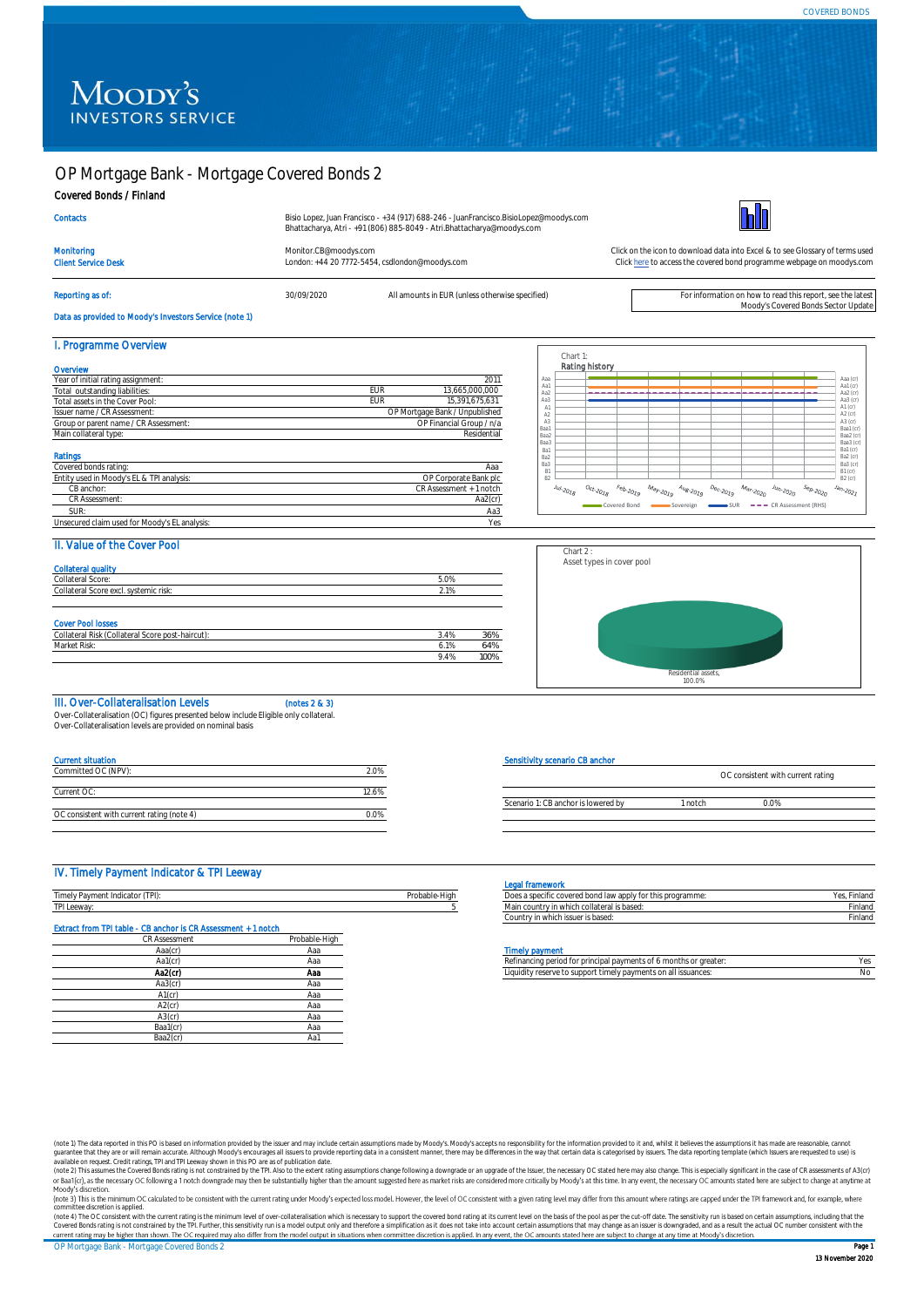## V. Asset Liability Profile









### VI. Performance Evolution





This publication does not announce a credit rating action. For<br>any credit ratings referenced in this publication, please see the<br>ratings tab on the issuer/entity page on www.moodys.com<br>for the most updated credit rating ac rating history.

(note 5) This assumes no prepayment.<br>(note 6) Based on principal flows only Assumptions include no prepayments, principal collections limited to the portion of assets that make up the amount of the liabilities plus committ

OP Mortgage Bank - Mortgage Covered Bonds 2 Page 2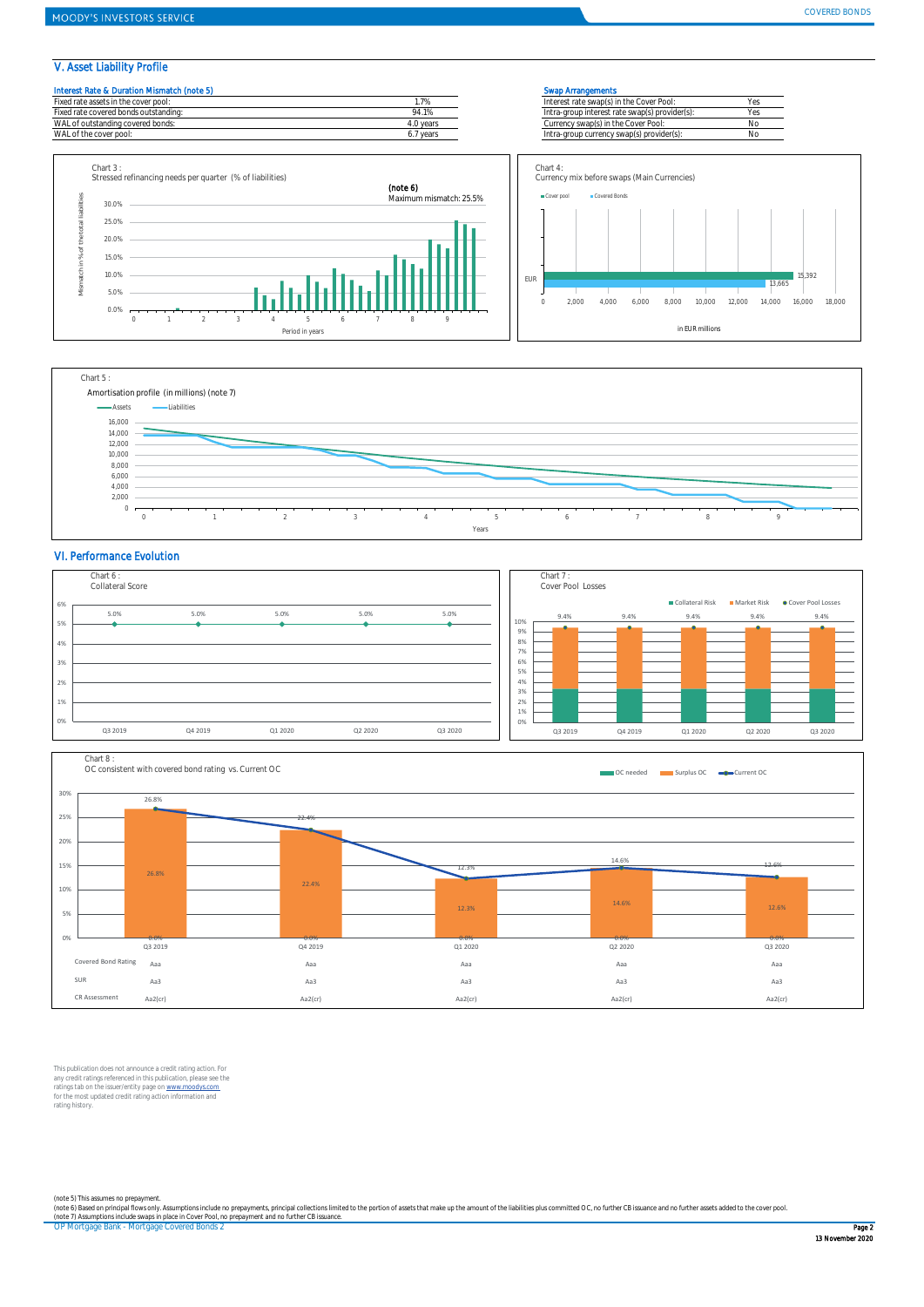### VII. Cover Pool Information - Residential Assets

| Overvlew                       |                | Specific Loan and Borrower characteristics                  |      |
|--------------------------------|----------------|-------------------------------------------------------------|------|
| Asset type:                    | Residential    | Loans with an external quarantee in addition to a mortgage: | n/z  |
| Asset balance:                 | 15,391,675,631 | Interest only Loans                                         | 0.0% |
| Average loan balance:          | 52,507         | Loans for second homes / Vacation:                          | 0.1% |
| Number of loans:               | 293,133        | Buy to let loans / Non owner occupied properties:           | 0.0% |
| Number of borrowers:           | 314,186        | Limited income verified:                                    | 0.0% |
| Number of properties:          | 306.353        | Adverse credit characteristics (**)                         | 0.0% |
| WA remaining term (in months): | 161            |                                                             |      |
| WA seasoning (in months):      |                |                                                             |      |

| WA unindexed LTV (*)    | 54.0%        |
|-------------------------|--------------|
| WA Indexed I TV:        | 47.0%        |
| Valuation type:         | Market Value |
| LTV threshold:          | 70.0%        |
| Junior ranks:           | n/d          |
| Loans with Prior Ranks: | ገ በ%         |

| Asset type            | Residential    | Loans with an external quarantee in addition to a mortgage: | n/a  |  |
|-----------------------|----------------|-------------------------------------------------------------|------|--|
| Asset balance:        | 15,391,675,631 | Interest only Loans                                         | 0.0% |  |
| Average Ioan balance: | 52,507         | Loans for second homes / Vacation:                          | 0.1% |  |
| Number of loans:      | 293,133        | Buy to let loans / Non owner occupied properties:           | 0.0% |  |
| Number of borrowers:  | 314.186        | Limited income verified:                                    | 0.0% |  |
| Number of properties: | 306,353        | Adverse credit characteristics (**                          | 0.0% |  |

### **Performance**

|                           |               | .                                                    |      |
|---------------------------|---------------|------------------------------------------------------|------|
|                           |               | Loans in arrears ( $\geq$ 2months - < 6months):      | 0.0% |
| <b>Details on LTV</b>     |               | < 12months).<br>Loans in arrears ( $\geq 6$ months - | 0.0% |
| WA unindexed L            | 09.U70        | Loans in arrears ( $\geq$ 12 months):                | 0.0% |
| ALC: YES<br>WA Indexed L1 | $-1$<br>-7.U% | Loans in a foreclosure procedure:                    | 0.0% |
|                           |               |                                                      |      |

### **Multi-Family Properties**

|                                        | Loans to tenants of tenant-owned Housing Cooperatives: | n/a |
|----------------------------------------|--------------------------------------------------------|-----|
| Other type of Multi-Family loans (***) |                                                        | η/a |



(note \*) may be based on property value at time of origination or further advance or borrower refinancing.<br>(note \*\*) Typically borrowers with a previous personal bankruptcy or borrowers with record of court claims against

OP Mortgage Bank - Mortgage Covered Bonds 2 **Page 3 Page 3 Page 3 Page 3 Page 3 Page 3 Page 3 Page 3 Page 3 Page 3 Page 3 Page 3 Page 3 Page 3 Page 3 Page 3 Page 3 Page 3 Page 3 Page 3 Page 3 Page 3 Page 3 Page 3 Page 3 Pa**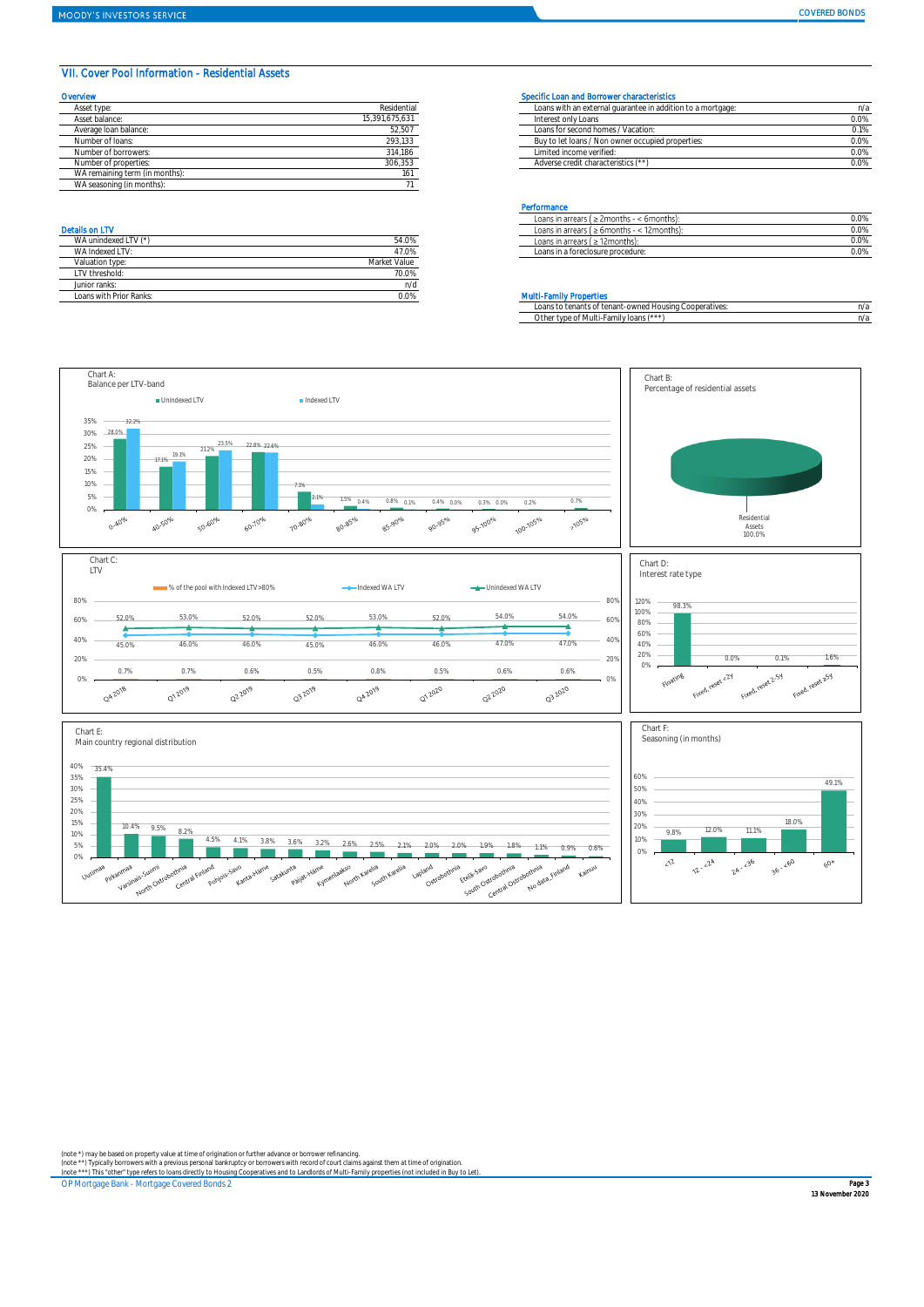# MOODY'S INVESTORS SERVICE

## VIII. Swap Information

|                              | <b>Type</b>   | <b>Notional Amount</b>   | <b>Collateral trigger</b> | <b>Replacement Trigger</b> |
|------------------------------|---------------|--------------------------|---------------------------|----------------------------|
| <b>Counterparty</b><br>Total | Total         | 17,218,779,437           |                           |                            |
|                              | Currency      | $\sim$                   |                           |                            |
|                              | Interest rate | 17,218,779,437           |                           |                            |
|                              | Subtotal      |                          |                           |                            |
| OP Corporate Bank plc        |               | 17,218,779,437           |                           |                            |
|                              | Currency      | $\sim$<br>17,218,779,437 |                           |                            |
|                              | Interest rate |                          | A2                        | A3                         |
|                              |               |                          |                           |                            |
|                              |               |                          |                           |                            |
|                              |               |                          |                           |                            |
|                              |               |                          |                           |                            |
|                              |               |                          |                           |                            |
|                              |               |                          |                           |                            |
|                              |               |                          |                           |                            |
|                              |               |                          |                           |                            |
|                              |               |                          |                           |                            |
|                              |               |                          |                           |                            |
|                              |               |                          |                           |                            |
|                              |               |                          |                           |                            |
|                              |               |                          |                           |                            |
|                              |               |                          |                           |                            |
|                              |               |                          |                           |                            |
|                              |               |                          |                           |                            |
|                              |               |                          |                           |                            |
|                              |               |                          |                           |                            |
|                              |               |                          |                           |                            |
|                              |               |                          |                           |                            |
|                              |               |                          |                           |                            |
|                              |               |                          |                           |                            |
|                              |               |                          |                           |                            |
|                              |               |                          |                           |                            |
|                              |               |                          |                           |                            |
|                              |               |                          |                           |                            |
|                              |               |                          |                           |                            |
|                              |               |                          |                           |                            |
|                              |               |                          |                           |                            |
|                              |               |                          |                           |                            |

## IX. Liabilities Information: Last 50 Issuances

| <b>ISIN</b>  | <b>Serles</b><br><b>Number</b> | <b>Currency</b> | Outstanding<br><b>Amount</b> | <b>Issuance</b><br><b>Date</b> | <b>Expected</b><br><b>Maturity</b> | <b>Legal Final</b><br><b>Maturity</b> | <b>Interest Rate</b><br><b>Type</b> | Coupon                   | Principal<br>Payment |
|--------------|--------------------------------|-----------------|------------------------------|--------------------------------|------------------------------------|---------------------------------------|-------------------------------------|--------------------------|----------------------|
| XS2158878715 | 2020 KV3 PP2                   | <b>EUR</b>      | 300.000.000                  | 21/04/2020                     | 21/04/2028                         | 21/04/2029                            | Floating rate                       | EURIBOR 3 month + 95 bps | <b>SOFT BULLET</b>   |
| XS2157108072 | 2020 KV2 PP1                   | <b>EUR</b>      | 500.000.000                  | 17/04/2020                     | 18/04/2022                         | 18/04/2023                            | Floating rate                       | EURIBOR 3 month + 80 bps | <b>SOFT BULLET</b>   |
| XS2105779719 | 2020 KV1 CB1                   | <b>EUR</b>      | 1.000.000.000                | 21/01/2020                     | 21/04/2028                         | 21/04/2029                            | Fixed rate                          | 0.050%                   | <b>SOFT BULLET</b>   |
| XS2081168358 | 2019 KV2 CB2                   | <b>EUR</b>      | 1.000.000.000                | 19/11/2019                     | 19/11/2026                         | 19/11/2027                            | Fixed rate                          | 0.010%                   | <b>SOFT BULLET</b>   |
| XS1951927158 | 2019 KV1 CB1                   | <b>EUR</b>      | 1.250.000.000                | 15/02/2019                     | 15/02/2029                         | 15/02/2030                            | Fixed rate                          | 0.625%                   | <b>SOFT BULLET</b>   |
| XS1829345427 | 2018 KV1 CB1                   | <b>EUR</b>      | 1.000.000.000                | 01/06/2018                     | 01/09/2025                         | 01/09/2026                            | Fixed rate                          | 0.625%                   | <b>SOFT BULLET</b>   |
| XS1721478011 | 2017 KV3 CB3                   | <b>EUR</b>      | 1.000.000.000                | 22/11/2017                     | 22/02/2023                         | 22/02/2024                            | Fixed rate                          | 0.050%                   | <b>SOFT BULLET</b>   |
| XS1626141698 | 2017 KV2 CB2                   | EUR             | 1.000.000.000                | 07/06/2017                     | 07/06/2027                         | 07/06/2028                            | Fixed rate                          | 0.750%                   | <b>SOFT BULLET</b>   |
| XS1576693110 | 2017 KV1 CB1                   | EUR             | 1.000.000.000                | 13/03/2017                     | 13/03/2024                         | 13/03/2025                            | Fixed rate                          | 0.250%                   | <b>SOFT BULLET</b>   |
| XS1408380803 | 2016 KV1 CB1                   | EUR             | 1.250.000.000                | 11/05/2016                     | 11/05/2023                         | 11/05/2024                            | Fixed rate                          | 0.250%                   | <b>SOFT BULLET</b>   |
| XS1324085569 | 2015 KV3 CB2                   | <b>EUR</b>      | 1.250.000.000                | 23/11/2015                     | 23/11/2020                         | 23/11/2021                            | Fixed rate                          | 0.250%                   | <b>SOFT BULLET</b>   |
| XS1285892870 | 2015 KV2 CB1                   | EUR             | 1.000.000.000                | 04/09/2015                     | 04/09/2022                         | 04/09/2023                            | Fixed rate                          | 0.625%                   | <b>SOFT BULLET</b>   |
| XS1144844583 | 2014 KV3 CB3                   | <b>EUR</b>      | 1.000.000.000                | 28/11/2014                     | 28/11/2024                         | 28/11/2025                            | Fixed rate                          | 1.000%                   | <b>SOFT BULLET</b>   |
| XS1045726699 | 2014 KV1 CB1                   | EUR             | 1.000.000.000                | 17/03/2014                     | 17/03/2021                         | 17/03/2022                            | Fixed rate                          | 1.500%                   | <b>SOFT BULLET</b>   |
| NSV1-6       | 2012 KV4 RCB1                  | <b>EUR</b>      | 115.000.000                  | 12/11/2012                     | 12/11/2024                         | 12/11/2024                            | Fixed rate                          | 2.157%                   | <b>HARD BULLET</b>   |